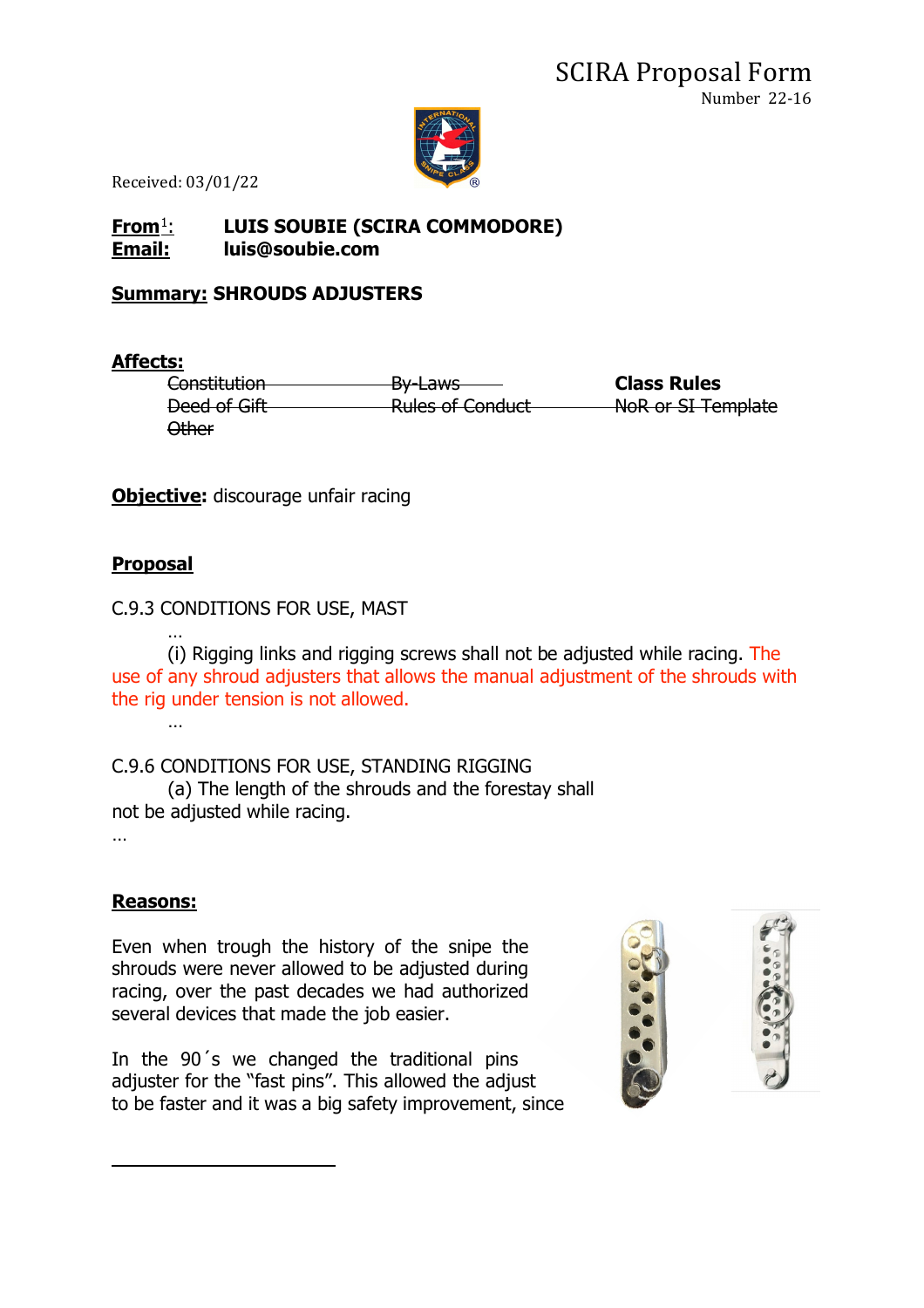### SCIRA Proposal Form Number 22-16



Received: 03/01/22

the fast pin doesn't have a safety lock or a removable pin that can be missing over board while making the adjustment in the water.

With the fast pin system it was also easier to break the rules, but somehow the safety improvement justified the risk at the time.

Also, some of the "fast pin" adjusters had another pin on the higher hole, preventing the shroud to go loose during the task so it was a good device after decades of using the same old one.

Some years latter, we accepted the device with a screw and a bolt instead of pins. What we usually refer as a "sta master" adjuster, even when there is several brands in the market. This device was much more safe. The shrouds are never free during the adjustment, and it allows a sailor to adjust the length of the shroud releasing the tension of the rig and manual turning the screw.

There is no doubt about the safety of this device, the shrouds are never free, but many sailors breaks the rules and adjust the shrouds in the downwind leg while the crew

is sailing sitting beside de adjuster. Is a very easy and almost invisible task, very hard to control.

When we accepted this device (and we relaxed on rules 9.3 and 9), in the same context, we required a mast step, under the deck, something that almost nobody changes ever and gives you smaller or zero advantage, to add a screw in order to fix it and not allow it to move during races. It just makes no sense. Without the screw was anyway imposible to be adjusted during racing, and anybody who once did the adjustment in the water knows that.

If rules of "CONDITION FOR USE" are good enough to avoid cheating, it must be at least the same for both devices, shroud adjusters and mast step) and if not, our rules should be much more hard on shrouds adjusters, that are more easy to cheat and gives a bigger advantage and we have exactly the oposite.

In addition to all this, recently appeared in the market a new device that allows hand changing of the shrouds, even when the shroud and the rig are under tension. That means that a crew, hicking upwind, can easily change the length of the shrouds using a handle. This is the kind of devices that boats like the J70 uses. On those boats, shroud adjustment is allowed while racing, and in hard wind, we have a crew adjusting